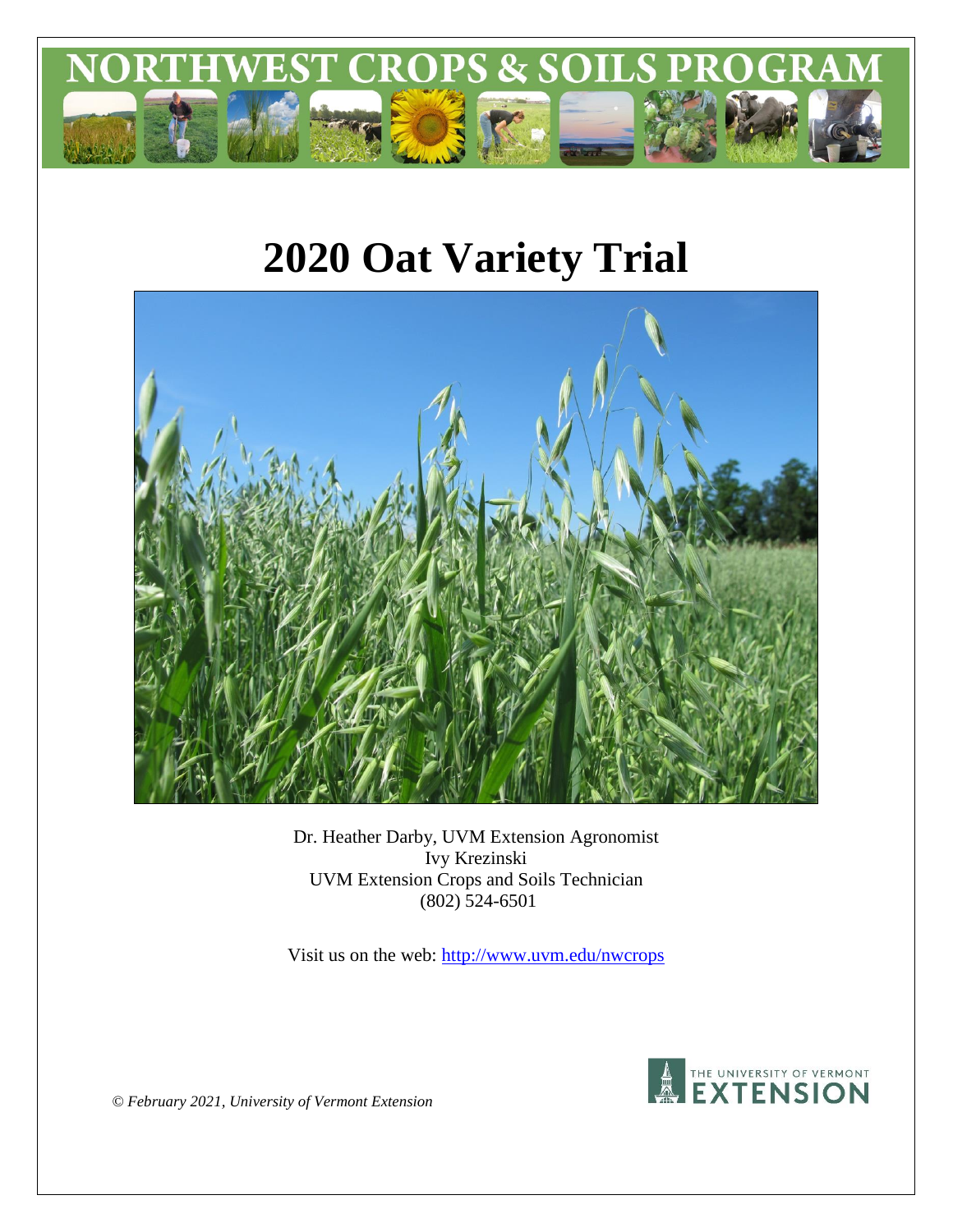#### **2020 OAT VARIETY TRIAL** Dr. Heather Darby, University of Vermont Extension heather.darby[at]uvm.edu

Oats (*Avena sativa* L.) have a long history of production in the Northeast. Although most oats are planted for a cover crop or forage, grain oats are a potential revenue source for farmers. According to the 2017 census, about 80 acres of land in Vermont is cultivated for oat grain production, with an average yield of 1956 lbs. ac<sup>-1</sup>. With the exception of hull-less varieties, oats need to be de-hulled before they can be used for human consumption and even further processing is required to make oatmeal, steel cut oats, or oat flour. Since 2009, the University of Vermont Extension Northwest Crops and Soils Program has conducted oat variety trials to provide yield comparisons in Vermont's climate. Varietal selection is one of the most important aspects of crop production and significantly influences yield potential. It is important to remember, however, that the data presented are from replicated research trials from only one location in Vermont and represent only one season. The goal of this project was to evaluate yields and protein of twenty-five oat varieties.

# **MATERIALS AND METHODS**

In 2020, an oat variety performance trial was conducted at Borderview Research Farm in Alburgh, VT. Twenty-five oat varieties were evaluated for yield and quality (Table 1).

| <b>Variety</b>           | <b>Seed source</b>             |  |
|--------------------------|--------------------------------|--|
| <b>AAC</b> Richmond      | Semican                        |  |
| <b>AC</b> Gehl           | Semican                        |  |
| Antigo                   | Albert Lea seed                |  |
| Betagene                 | Albert Lea seed                |  |
| Canmore                  | Semican                        |  |
| <b>CDC</b> Orrin         | Semican                        |  |
| Corral                   | Seedway                        |  |
| Deon                     | Albert Lea seed                |  |
| Esker2020                | Albert Lea seed                |  |
| Hayden                   | Seedway                        |  |
| Jerry                    | Welter seed & honey co.        |  |
| Jim                      | Welter seed & honey co.        |  |
| Kame                     | Lakeview organics              |  |
| Keuka                    | Lakeview organics              |  |
| Leonard                  | Lakeview organics              |  |
| Marin                    | Atlantic Maritime Heirloom Oat |  |
| <b>MS-190T1</b>          | Meridian Seeds                 |  |
| <b>Pringles Progress</b> | VT heirloom oat                |  |
| Reins                    | Albert Lea seed                |  |

**Table 1. Oat varieties planted in Alburgh, VT, 2020.**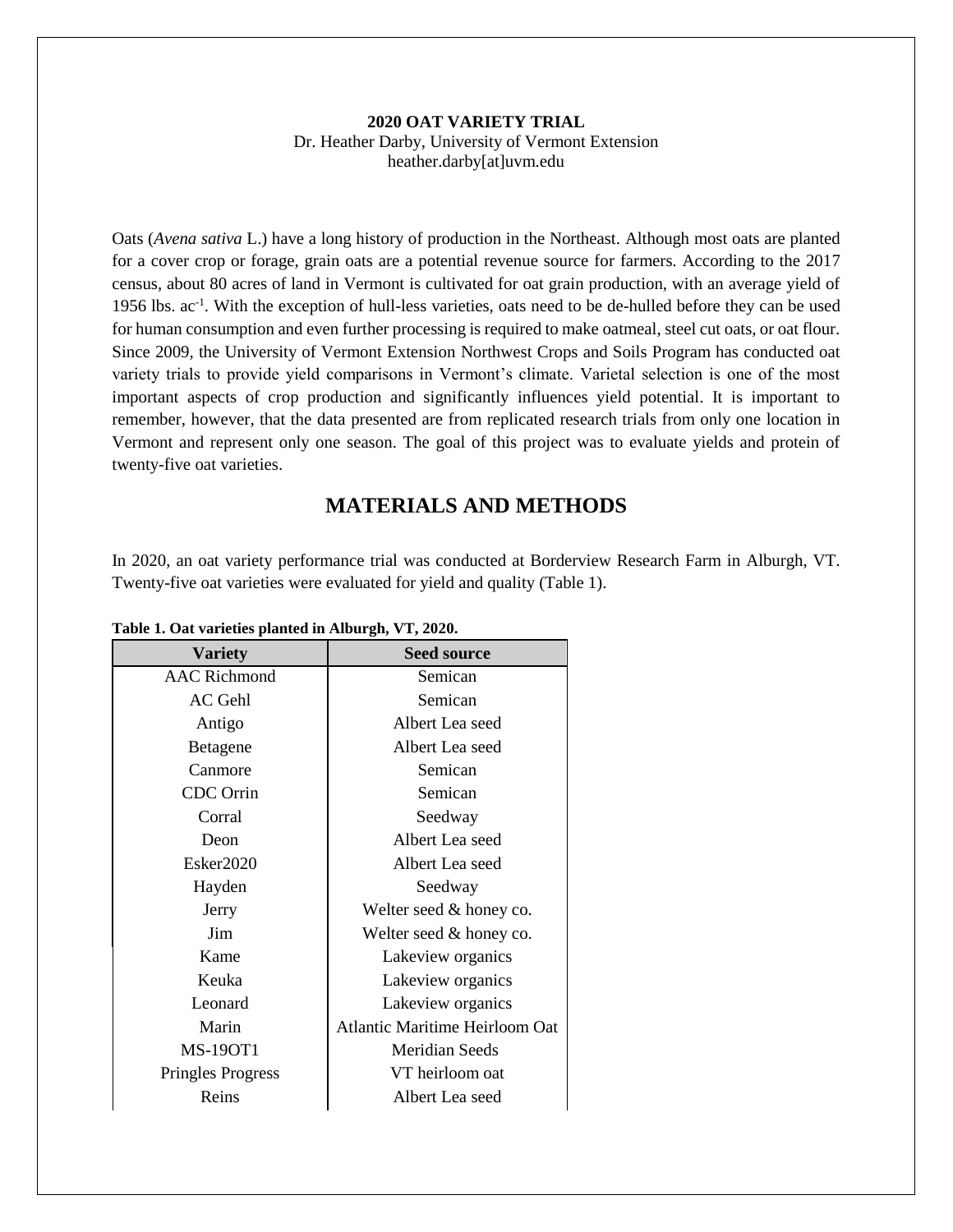| Richmond           | Seedway         |  |  |
|--------------------|-----------------|--|--|
| Saddle             | Albert Lea seed |  |  |
| Shelby 427         | Albert Lea seed |  |  |
| Streaker (hulless) | Albert Lea seed |  |  |
| Sumo               | Albert Lea seed |  |  |
| VNS (lot# 18-6034) | Seedway         |  |  |

The trial was planted at Borderview Research Farm in Alburgh, VT on a Benson rocky silt loam, over shaly limestone, 8 to 15% slope (Table 2). The experimental design was a randomized complete block with three replications. The previous crop was hemp. The research plots were  $5' \times 20'$  and the seedbed was prepared by conventional tillage methods including spring plow, disc and spike tooth harrow. The oats were planted on 17-Apr with 6" row spacing at a rate of 125 lbs.  $ac^{-1}$ .

| <b>Location</b>    | <b>Borderview Research Farm,</b><br><b>Alburgh VT</b>        |  |  |
|--------------------|--------------------------------------------------------------|--|--|
| Soil type          | Benson rocky silt loam, over shaly<br>limestone, 8-15% slope |  |  |
| Previous crop      | Hemp                                                         |  |  |
| Tillage operations | Spring plow, disc, and spike tooth<br>harrow                 |  |  |
| Row spacing (in)   | 6                                                            |  |  |
| Plot size (ft)     | 5 x 20                                                       |  |  |
| Seeding rate       | 125 lbs. $ac^{-1}$                                           |  |  |
| Replicates         | 3                                                            |  |  |
| Planting date      | $17-Apr$                                                     |  |  |
| Harvest date       | $31-Jul$                                                     |  |  |

**Table 2. Agronomic practices for the 2020 oat variety trial, Alburgh, VT.**

On 23-Jul, plant measurements of heights and lodging were taken prior to harvest. Plots were harvested on 31-Jul with an Almaco SPC50 plot combine**.** After combining, oats were cleaned with a small Clipper cleaner (A.T. Ferrell, Bluffton, IN). Harvest moisture was determined for each plot using a Dickey-john Mini GAC moisture and test weight meter. An approximate one-pound grain sample per plot was collected for quality analysis. Quality measurements included standard testing parameters used by commercial mills. Plot samples were ground into flour with hulls on, using the Perten LM3100 Laboratory Mill, and at this time, flour was evaluated for its crude protein content (CP), falling number, and mycotoxin levels. Grains were analyzed for CP using the Perten Inframatic 8600 Flour Analyzer. CP is reported at 12% flour moisture. The determination of falling number (AACC Method 56-81B, AACC Intl., 2000) was measured on the Perten FN 1500 Falling Number Machine. The falling number is related to the level of sprout damage that has occurred in the grain. It is measured by the time it takes, in seconds, for a stirrer to fall through a slurry of flour and water to the bottom of the tube. Deoxynivalenol (DON) analysis was analyzed using Veratox DON 5/5 Quantitative test from the NEOGEN Corp. This test has a detection range of 0.5-5 ppm. Samples with DON values greater than 1 ppm are considered unsuitable for human consumption.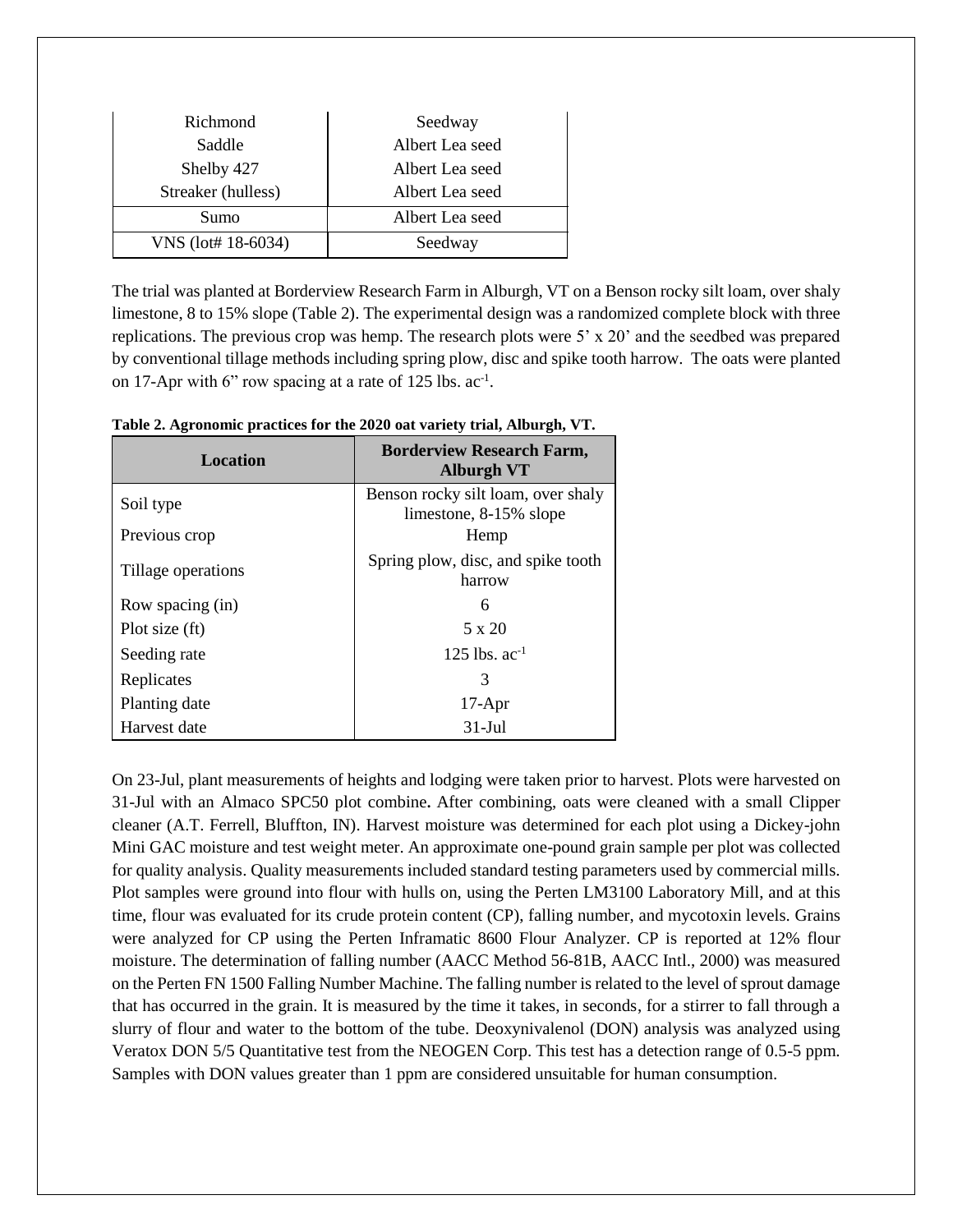All data were analyzed using a mixed model analysis where replicates were considered random effects. The Least Significant Difference (LSD) procedure was used to separate cultivar means when the F-test was significant ( $P < 0.10$ ).

Variations in yield and quality can occur because of variations in genetics, soil, weather, and other growing conditions. Statistical analysis makes it possible to determine whether a difference among varieties is real or whether it might have occurred due to other variations in the field. At the bottom of each table a LSD value is presented for each variable (e.g. yield). LSD at the 10% level of probability are shown. Where the difference between two varieties within a column is equal to or greater than the LSD value at the bottom of the column, you can be sure in 9 out of 10 chances that there is a real difference between the two varieties.

In the example, variety A is significantly different from variety C, but not from variety B. The difference between A and B is equal to 725, which is less than the LSD value of 889. This means that these varieties did not differ in yield. The difference between A and C is equal to 1454, which is greater than the LSD value of 889. This means that the yields of these varieties were significantly different from one another. The asterisk indicates that variety B was not significantly lower than the top yielding variety shown in bold.

| <b>Variety</b> | Yield |
|----------------|-------|
| A              | 3161  |
| B              | 3886* |
| C              | 4615* |
| <b>LSD</b>     | 889   |

### **RESULTS**

Weather data was recorded with a Davis Instrument Vantage Pro2 weather station, equipped with a WeatherLink data logger at Borderview Research Farm in Alburgh, VT (Table 3). Precipitation was below average from April through July; overall there was nearly 1 in. less rain during that four-month period. A cool April & May led to Growing Degree Days (GDDs) lagging behind the 30-year average, followed by a hotter than normal June and July. It was over 4 degrees warmer than normal in July. Plants exhibited drought stress as a result of the lack of rain and warm temperatures. A total of 3434 GDDs were accumulated April through July, 56 more than the 30-year normal.

| Alburgh, VT                         | April   | May     | June    | July    |
|-------------------------------------|---------|---------|---------|---------|
| Average temperature $({}^{\circ}F)$ | 41.6    | 56.1    | 66.9    | 74.8    |
| Departure from normal               | $-3.19$ | $-0.44$ | 1.08    | 4.17    |
|                                     |         |         |         |         |
| Precipitation (inches)              | 2.09    | 2.35    | 1.86    | 3.94    |
| Departure from normal               | $-0.72$ | $-1.04$ | $-1.77$ | $-0.28$ |
|                                     |         |         |         |         |
| Growing Degree Days (32-95°F)       | 315     | 746     | 1046    | 1326    |
| Departure from normal               | -99     | $-13$   | 35      | 132     |

**Table 3. Temperature and precipitation summary for Alburgh, VT, 2020.**

Based on weather data from a Davis Instruments Vantage Pro2 with WeatherLink data logger. Historical averages are for 30 years of NOAA data (1981-2010) from Burlington, VT.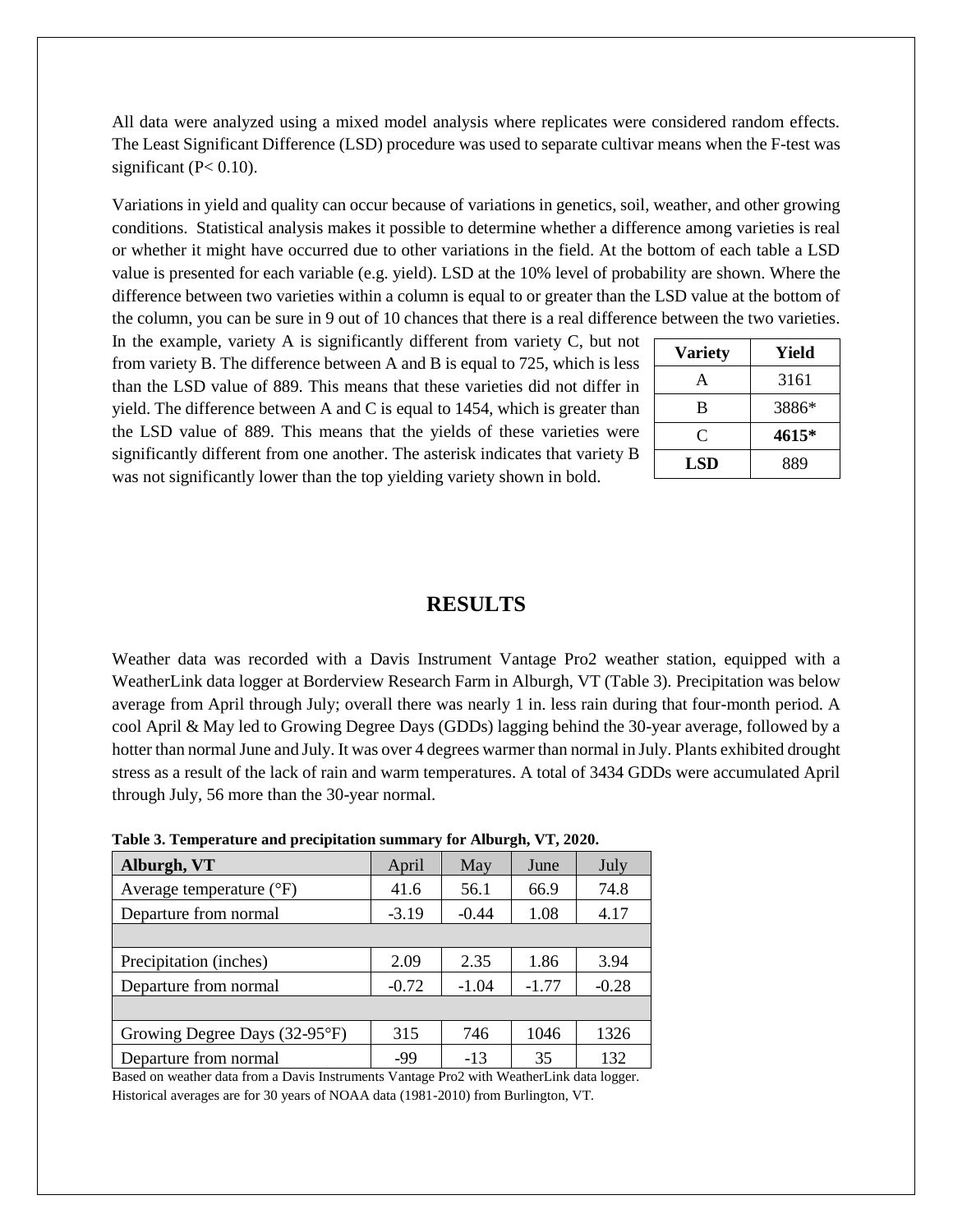Oat varieties were significantly different in terms of height and lodging (Table 4). The average height was 87 cm and ranged from 67 cm (*Reins*) to 108 cm (*Pringle's Progress*). The top performer, *Pringle's Progress* was statistically similar to three other varieties (*Richmond*, *Canmore, & Marin)* in terms of height. The average percent lodging was 2.4% and ranged from 0.0% to 11.7% (*Betagene*). There were nine varieties that had 0.0% lodging prior to harvest (*AAC Richmond, CDC Orrin, Esker2020, Kame, Leonard, MS-10OT1, Reins, Richmond, VNS lot # 18-6034).* Overall, lodging was low this season.

| <b>Variety</b>           | Height | Lodging       |
|--------------------------|--------|---------------|
|                          | cm     | $\frac{0}{0}$ |
| <b>AAC</b> Richmond      | 93     | 0.0           |
| AC Gehl                  | 99     | 1.7           |
| Antigo                   | 83     | 3.3           |
| Betagene                 | 90     | 11.7          |
| Canmore                  | $103*$ | 3.3           |
| CDC Orrin                | 93     | 0.0           |
| Corral                   | 75     | 1.7           |
| Deon                     | 88     | 3.3           |
| Esker2020                | 84     | 0.0           |
| Hayden                   | 92     | 3.3           |
| Jerry                    | 90     | 1.7           |
| Jim                      | 85     | 1.7           |
| Kame                     | 81     | 0.0           |
| Keuka                    | 91     | 5.0           |
| Leonard                  | 84     | 0.0           |
| Marin                    | $102*$ | 3.3           |
| <b>MS-190T1</b>          | 92     | 0.0           |
| <b>Pringles Progress</b> | 108    | $8.3*$        |
| Reins                    | 67     | 0.0           |
| Richmond                 | 105*   | 0.0           |
| Saddle                   | 82     | 1.7           |
| Shelby 427               | 87     | 1.7           |
| Streaker (hulless)       | 84     | 5.0           |
| Sumo                     | 84     | 3.3           |
| VNS (lot# 18-6034)       | 99     | 0.0           |
| LSD(0.10)                | 8.8    | 3.8           |
| Trial mean               | 87     | 2.4           |

**Table 4. Height and lodging by oat variety prior to harvest, Alburgh, VT, 2020.**

Treatments with an asterisk (\*) are not statistically different from the top performer, shown in **bold**.

There were significant differences in harvest and quality measures between varieties (Table 5). The average yield this season was 3072 lbs.  $ac^{-1}$  and ranged from 1661 lbs.  $ac^{-1}$  (*Streaker*) to 3996 lbs.  $ac^{-1}$  (*MS-190T1*). The highest yielding variety, *MS-19OT1,* was statistically similar to eleven other varieties. The average harvest moisture was 12.4%. The variety with the highest harvest moisture was *Deon* (13.4%), but it was statistically similar to thirteen other varieties. All of the varieties had a harvest moisture below 14%, which is the ideal storage moisture for oats. The average test weight was  $33.0$  lbs. bu<sup>-1</sup>, and ranged from 29.1 lbs. bu<sup>-1</sup> (*Kueka*) to 37.7 lbs. bu<sup>-1</sup> (*Streaker*). *Streaker*, a hulless oat, had a test weight that was significantly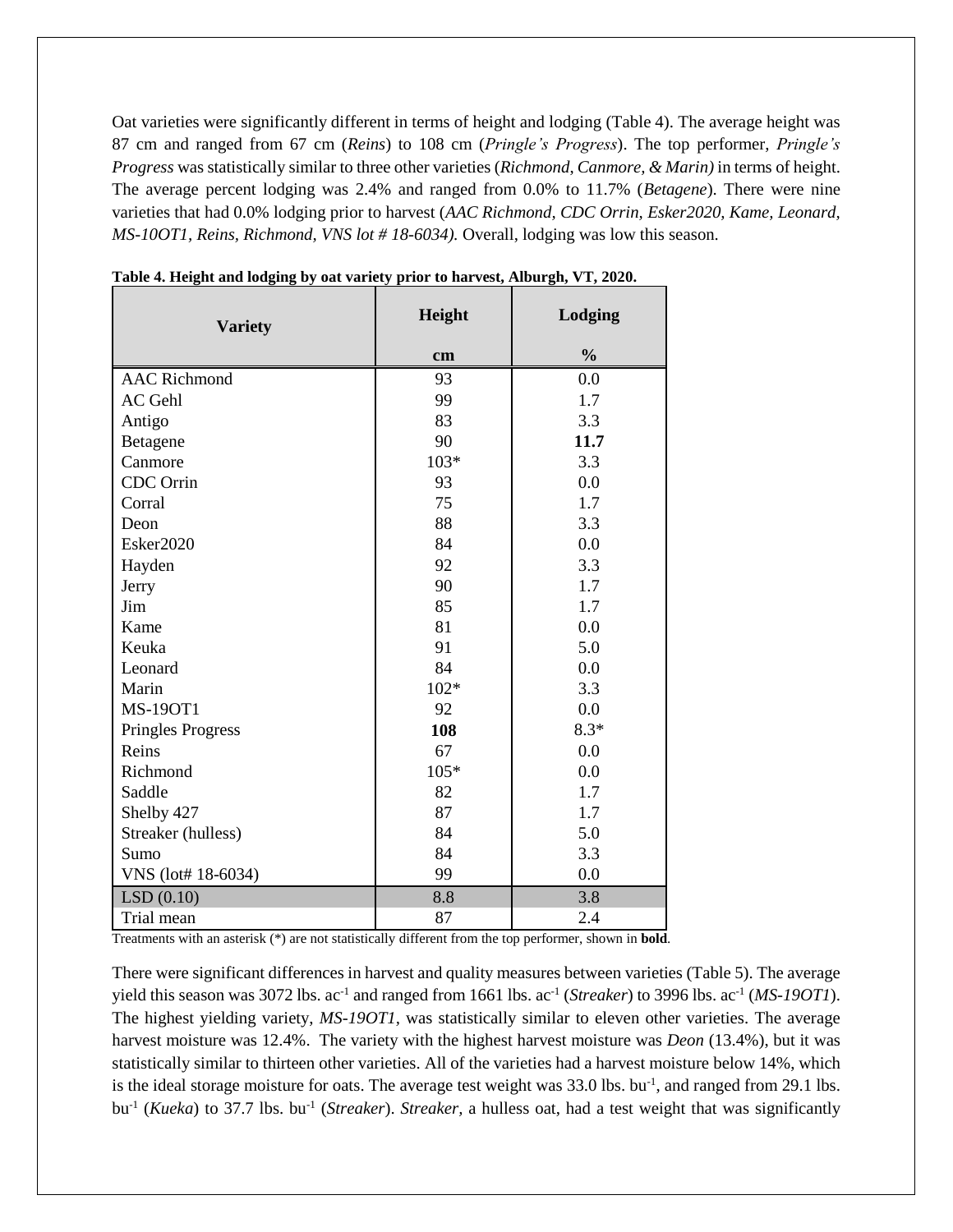higher than all of the other varieties. Nineteen of the twenty-five varieties had a test weight that met or exceeded the industry standard of 32 lbs. bu<sup>-1</sup> for oats. Falling number ranged from 62 seconds (*Deon*) to 317 seconds (*Streaker*). Streaker had a falling number that was almost 4 times greater than the variety with the next highest falling number (*Saddle*; 82 seconds). The average crude protein was 11.6% and *Streaker* had a significantly higher crude protein (13.0%) than the other varieties (Figure 1). It is important to note that *Streaker* is a hulless variety and hence, would have higher crude protein, falling number, and test weight because the hulls are not present.

| <b>Variety</b>           | Yield @<br>13.5%<br>moisture   | <b>Harvest</b><br>moisture | <b>Test</b><br>weight             | <b>Falling</b><br>number | <b>Crude</b><br>protein @<br>12%<br>moisture |
|--------------------------|--------------------------------|----------------------------|-----------------------------------|--------------------------|----------------------------------------------|
|                          | $\text{lbs.}$ ac <sup>-1</sup> | $\frac{0}{0}$              | $\mathbf{lbs.}\ \mathbf{bu}^{-1}$ | <b>Sec</b>               | $\frac{0}{0}$                                |
| <b>AAC Richmond</b>      | 3060                           | $13.4*$                    | 31.8                              | 71                       | 11.8                                         |
| <b>AC</b> Gehl           | 2929                           | 12.0                       | 32.1                              | 71                       | 11.5                                         |
| Antigo                   | 2590                           | $13.1*$                    | 35.1                              | 69                       | 11.9                                         |
| Betagene                 | 2456                           | $12.3*$                    | 32.3                              | 65                       | 11.4                                         |
| Canmore                  | 3199*                          | $13.2*$                    | 33.1                              | 64                       | 11.7                                         |
| CDC Orrin                | 3268*                          | 12.3                       | 31.1                              | 67                       | 11.7                                         |
| Corral                   | 2695                           | $12.4*$                    | 32.7                              | 64                       | 11.8                                         |
| Deon                     | 2761                           | 13.4                       | 33.0                              | 62                       | 11.5                                         |
| Esker2020                | 3202*                          | 12.3                       | 32.0                              | 72                       | 11.3                                         |
| Hayden                   | 3174*                          | $12.6*$                    | 34.7                              | 73                       | 11.1                                         |
| Jerry                    | 3096                           | $12.6*$                    | 33.9                              | 62                       | 11.7                                         |
| Jim                      | 3452*                          | $12.5*$                    | 33.5                              | 64                       | 11.6                                         |
| Kame                     | 3903*                          | 12.0                       | 32.3                              | 63                       | 11.6                                         |
| Keuka                    | 2612                           | 12.8*                      | 29.1                              | 67                       | 11.5                                         |
| Leonard                  | 3153*                          | 11.9                       | 31.1                              | 64                       | 11.6                                         |
| Marin                    | 2980                           | $12.4*$                    | 32.3                              | 64                       | 11.3                                         |
| <b>MS-190T1</b>          | 3996                           | 11.8                       | 30.5                              | 67                       | 11.6                                         |
| <b>Pringles Progress</b> | 2739                           | 11.8                       | 31.9                              | 64                       | 11.7                                         |
| Reins                    | 3440*                          | $12.3*$                    | 34.7                              | 73                       | 11.4                                         |
| Richmond                 | 3498*                          | 12.1                       | 32.5                              | 67                       | 11.9                                         |
| Saddle                   | 3366*                          | 12.2                       | 33.1                              | 82                       | 11.5                                         |
| Shelby 427               | 2955                           | $12.6*$                    | 35.0                              | 70                       | 11.3                                         |
| Streaker (hulless)       | 1661                           | 10.2                       | 37.7                              | 317                      | 13.0                                         |
| Sumo                     | 2655                           | $13.1*$                    | 34.6                              | 75                       | 12.1                                         |
| VNS (lot# 18-6034)       | 3967*                          | 12.1                       | 34.0                              | 64                       | 11.7                                         |
| LSD(0.10)                | 881                            | 1.14                       | 2.26                              | 10.8                     | 0.362                                        |
| Trial mean               | 3072                           | 12.4                       | 33.0                              | 78                       | 11.6                                         |

**Table 5. Harvest and quality measures, Alburgh, VT, 2020.**

Treatments with an asterisk (\*) are not statistically different from the top performer, shown in **bold**.